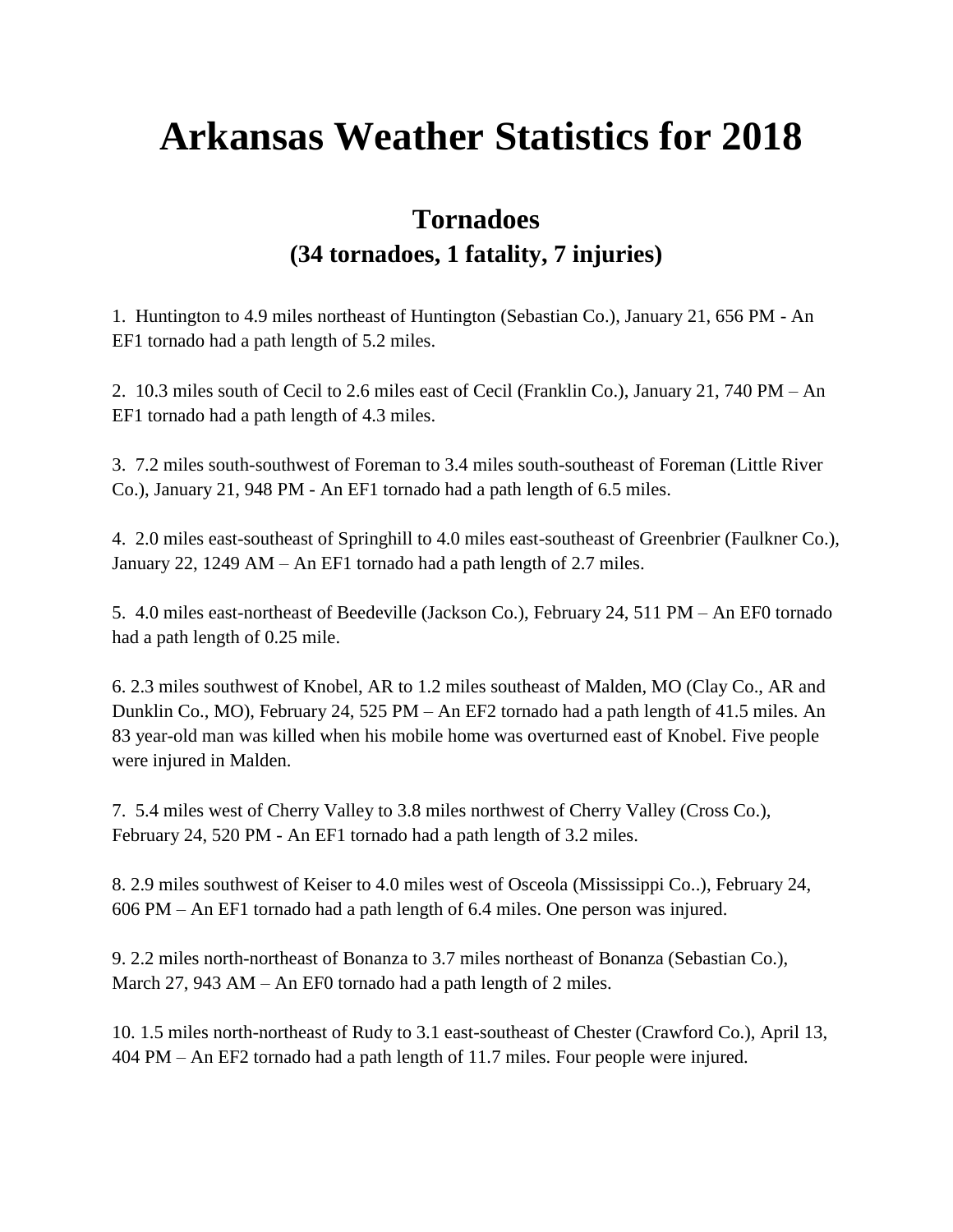11. 4.3 miles east of Lavaca to 6.0 miles southwest of Cecil (Sebastian and Franklin Cos.), April 13, 546 PM – An EF1 tornado had a path length of 5.6 miles.

12. 2.0 miles northwest of Ozone to 1.4 miles east of Salus (Johnson Co.), April 13, 648 PM – An EF1 tornado had a path length of 5.0 miles.

13. 2.0 miles southwest of Umpire to 0.8 mile northwest of Umpire (Howard Co.), April 13, 710 PM – An EF2 tornado had a path length of 2.2 miles.

14. 3.2 miles west-northwest of Oden to 2.9 miles west-northwest of Oden (Montgomery Co.), April 13, 751 PM – An EF0 tornado had a path length of 0.7 mile.

15. 2.0 miles west of Gamaliel Landing to 1.5 miles west of Gamaliel Landing (Baxter Co.), April 13, 845 PM – An EF1 tornado had a path length of 0.5 mile.

16. 2.5 miles southwest of Oppelo to 2.3 miles southwest of Oppelo (Conway Co.), April 13, 913 PM – An EF0 tornado had a path length of 0.2 mile.

17. 3.2 miles southeast of El Paso to 3.3 miles southeast of El Paso (White Co.), April 13, 1013 PM – An EF0 tornado had a path length of 0.1 mile.

18. 6.0 miles south of El Dorado to 6.0 miles east-southeast of El Dorado (Union Co.), April 14, 151 AM – An EF1 tornado had a path length of 7.1 miles.

19. 7.0 miles east-southeast of El Dorado to 8.0 miles east-northeast of El Dorado (Union Co.), April 14, 203 AM – An EF1 tornado had a path length of 5.1 miles.

20. 8.0 miles south-southwest of Crossett to 7.0 miles south of Crossett (Ashley Co.), April 14, 242 AM – An EF1 tornado had a path length of 2.7 miles.

21. 4.0 miles east of Crossett to 6.0 miles south-southwest of Hamburg (Ashley Co.), April 14, 253 AM – An EF1 tornado had a path length of 4.1 miles.

22. 2.0 miles east-northeast of Portland to 5.0 miles west of Lake Village (Ashley and Chicot Cos.), April 14, 322 AM – An EF2 tornado had a path length of 8.9 miles.

23. 3.1 miles northwest of Branch to 7.6 miles northeast of Branch (Franklin Co.), May 3, 109 PM – An EF1 tornado had a path length of 9.5 miles.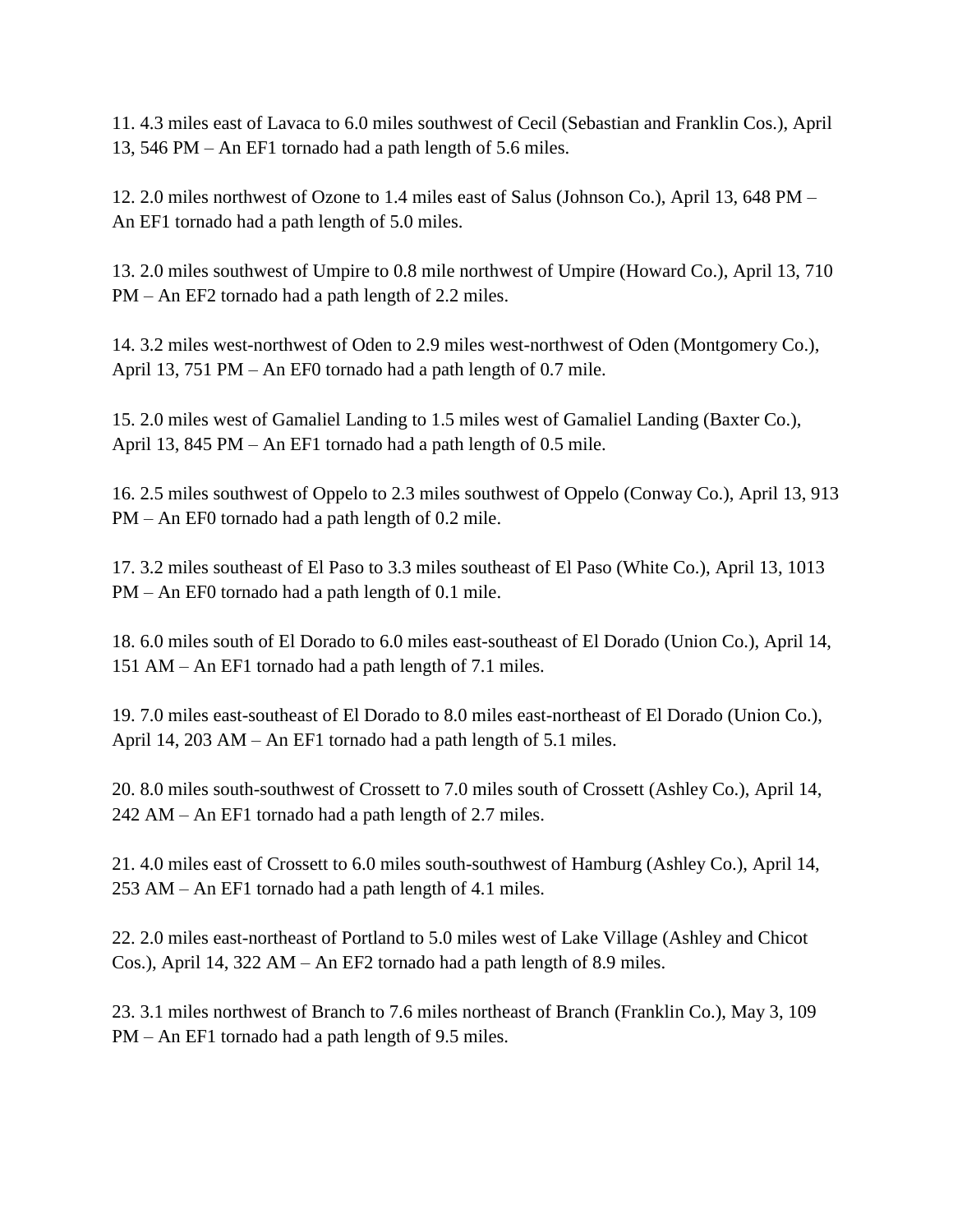24. 1.8 miles south of Monette to 2.0 miles south-southeast of Monette (Craighead Co.), May 17, 132 PM – An EF0 tornado had a path length of 0.9 mile.

25. 2.0 miles west-southwest of Little Dixie to 3.0 miles west-southwest of Little Dixie (Prairie Co.), June 13, 451 PM – An EF0 tornado had a path length of 1.0 mile.

26. 0.8 west-northwest of L'Anguille to 0.4 northwest of L'Anguille (Cross Co.), June 15, 525 PM – An EF0 tornado had a path length of 0.6 mile.

27. 4.4 miles west-southwest of Paragould to 2.3 miles west of Paragould (Greene Co.), August 20, 527 PM – An EF1 tornado had a path length of 2.4 miles.

28. 2.1 miles east of Marmaduke to 2.8 miles east of Marmaduke (Greene Co.), August 20, 551 PM – An EF0 tornado had a path length of 0.7 mile.

29. 2.0 miles west-southwest of Center Point to 1.9 miles west of Center Point (Johnson Co.), October 9, 335 PM – An EF1 tornado had a path length of 0.2 mile.

30. 2.0 miles west of Center Point to 1.9 miles west-southwest of Hunt (Johnson Co.), October 9, 337 PM – An EF1 tornado had a path length of 1.2 miles.

31. 3.1 miles northwest of Van Buren to 2.6 miles northeast of Rena (Crawford Co.), November 30, 1109 PM – An EF2 tornado had a path length of 5.6 miles. Two people were injured.

32. 0.4 mile north of Rudy to 1.8 miles southeast of Mountainburg (Crawford Co.), November 30, 1117 PM – An EF1 tornado had a path length of 8.7 miles.

33. 3.0 miles north of Magazine to 4.0 miles south of Paris (Logan Co.), November 30, 1150 PM – An EF0 tornado had a path length of 4.3 miles.

34. 1.0 mile northwest of Spring Hill to 3.0 miles east of Hope (Hempstead Co.), December 1, 125 AM – An EF1 tornado had a path length of 8.5 miles.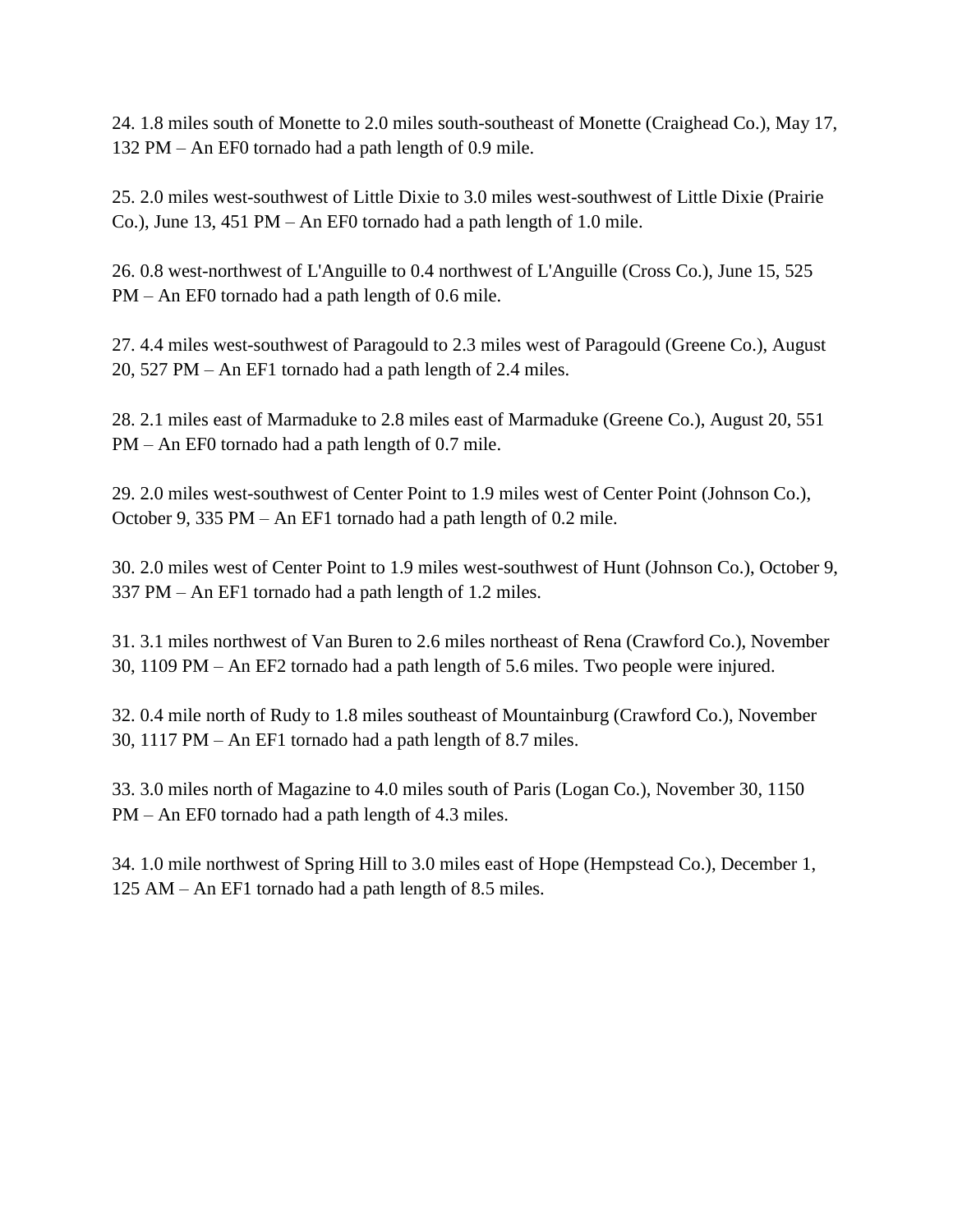# **Thunderstorm (Straight-Line) Winds (0 fatalities, 5 injuries)**

90 to 100 mph…

Shady Lake Recreation Area (Polk Co.), April 13 Colt to Forrest City (St. Francis Co.), June 2 1.1 miles west of Whitener to 0.8 mile northeast of Clifty (Madison Co.), November 30

80 to 90 mph...

4.0 miles to 5.0 miles northwest of Clarksville (Johnson Co.), January 21 Lake Village to 3 miles south-southeast of Lake Village (Chicot Co.), April 3 0.7 mile north of Mountain Home (Baxter Co.), April 13 0.9 mile northeast of Conway (Faulkner Co.), April 13 Swifton (Jackson Co.), April 13 3.0 miles east of Wilmot (Ashley Co.), April 13 0.6 mile northeast of Junction City (Union Co.), April 14 1.8 miles northwest of Sumpter (Bradley Co.), April 14 4.2 miles west of Waldenburg to 1.9 miles southeast of Fisher (Poinsett Co.), June 2 3.0 miles north of L'Anguille to Fitzgerald Crossing (Cross Co.), June 2 1.4 miles east-northeast of Felsenthal (Union Co.), June 22 5.0 miles south of Casscoe to 5.0 miles east-southeast of Almyra (Arkansas Co.), July 20 Houston (Perry Co.), July 21 0.9 mile northwest of Ash Flat (Sharp Co.), December 1

75 to 80 mph…

2.9 miles west-northwest of Aetna to 1.3 miles west-northwest of Aetna (Sharp Co.), February 20

4.6 miles southwest to 3.6 miles southwest of Walcott (Greene Co.), February 24

2.0 miles southeast to 3.0 miles east-southeast of Ozark (Franklin Co.), March 27 0.8 mile east-southeast of Greenwood to 5.0 miles north of Alma (Crawford and Sebastian Cos.), April 13

0.7 mile west of Alicia (Lawrence Co.), June 2

Marianna (Lee Co.), June 2

Russellville and Atkins (Pope Co.), July 21

Ferndale to West Little Rock (Pulaski Co.), July 21

```
2.5 miles northeast to 3.5 miles northeast of Solgohachia (Conway Co.), August 19
```
Brinkley (Monroe Co.), August 20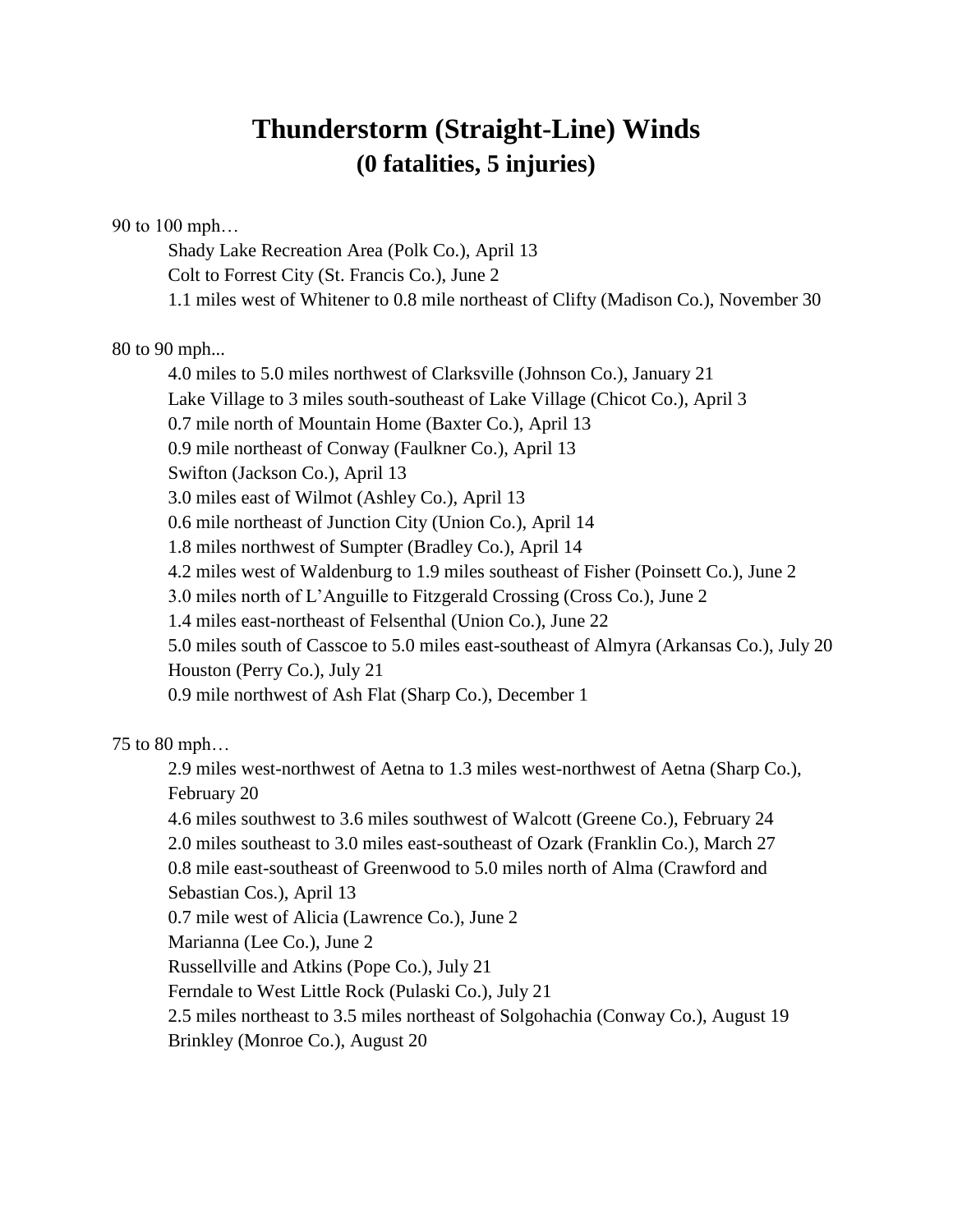Crossett (Ashley Co.), August 20 Morrow and Evansville to Elkins (Washington Co.), November 30 Alma (Crawford Co.), November 30

St. Francis Co., June 2 – One person was injured during an extreme wind event caused by severe thunderstorms. Details of the injury are unknown.

2 miles east of Mull (Marion Co.), July 21 – Four people were injured when trees fell on recreational vehicles at the Buffalo Point Campground.

### **Non-Thunderstorm Winds (0 fatalities, 4 injuries)**

Stuttgart (Arkansas Co.), March 6, 330 PM – Wind gusts over 40 mph downed a tree. Four children playing basketball were injured.

#### **Hail (0 fatalities, 1 injury)**

3.50 inches

1.3 miles east-northeast of Pine Bluff (Jefferson Co.), March 10

3.00 inches

3.5 miles north of Moreland (Pope Co.), June 2

2.75 inches

0.6 mile east of White Hall (Jefferson Co.), March 10 3.0 miles north of Pangburn (White Co.), April 3 3.0 miles south of Hector (Pope Co.), June 2 Elkins and Durham (Washington Co.), July 21 Crosses (Madison Co.), July 21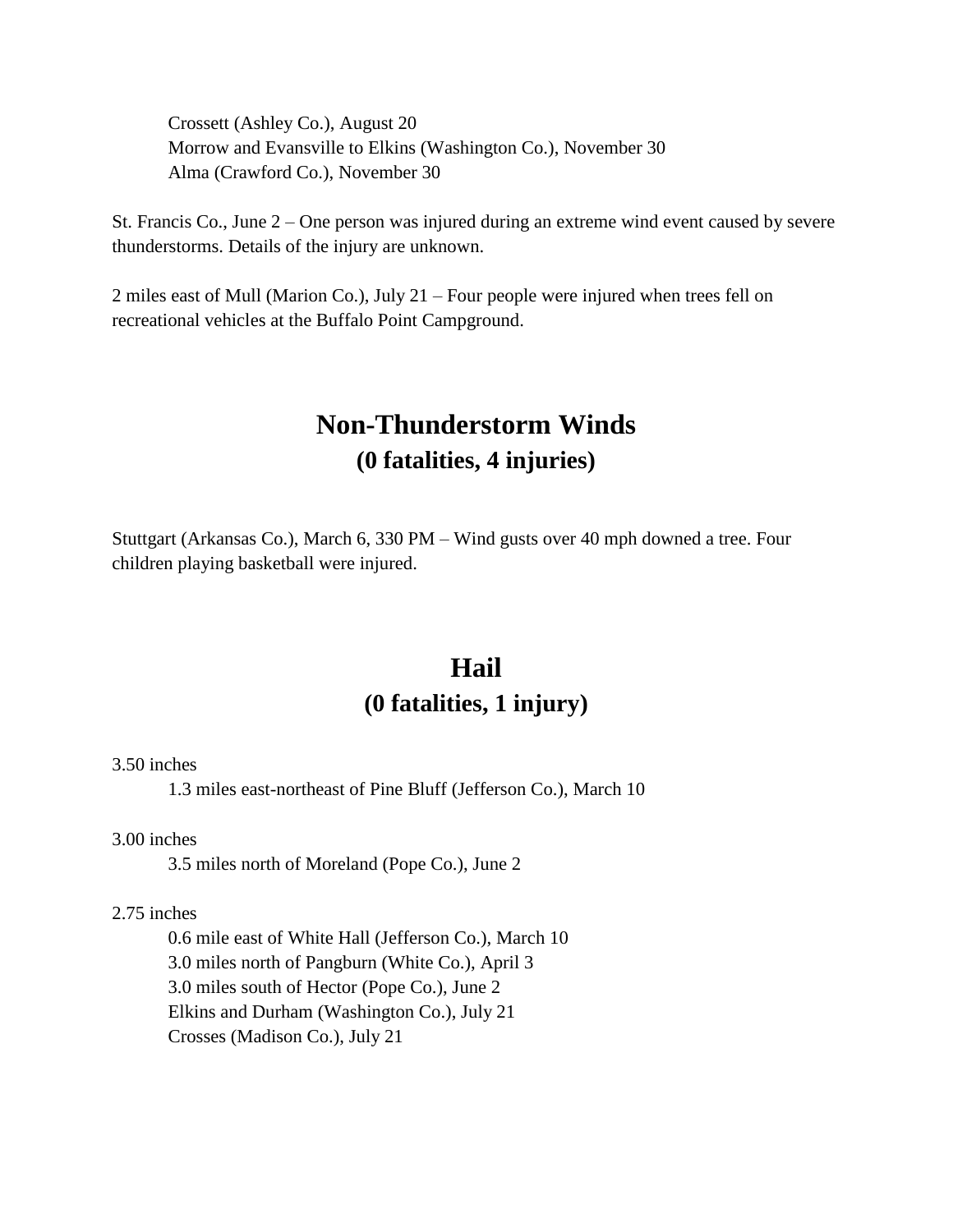2.50 inches

Mena (Polk Co.), April 3 3.0 miles east of Omaha (Boone Co.), April 13 2.0 miles northwest of Moreland (Pope Co.), June 2 4.0 miles south of Wesley (Madison Co.), July 21

2.00 inches

6.0 miles north of Charleston (Franklin Co.), March 10 3.0 miles northwest of Tarry (Jefferson Co.), March 10 Pangburn (White Co.), April 3 Mountain Valley (Garland Co.), June 2

White Hall (Jefferson Co.), March 10, 807  $PM - A$  man was hit in the back of the head by a hailstone a little larger than a golfball. The injury occurred while he was exiting a vehicle and retreating to his home.

# **Floods and Flash Floods (2 fatalities, 0 injuries)**

Harrison (Boone Co.), November 30, 930 PM – A man and a woman (both in their 40s) in a vehicle tried to cross water flowing over a road near Lake Harrison. The vehicle was swept away in a drainage ditch.

# **Lightning (2 fatalities, 0 injuries)**

Maumelle (Pulaski Co.), June 8, 235 PM – A 27-year-old man was struck by lightning while doing construction work. He was transported to a local hospital and eventually passed away.

Russellville (Pope Co.), July 6, 130 PM – A 67-year-old man was struck by lightning while in his yard. He was transported to a local hospital and eventually passed away.